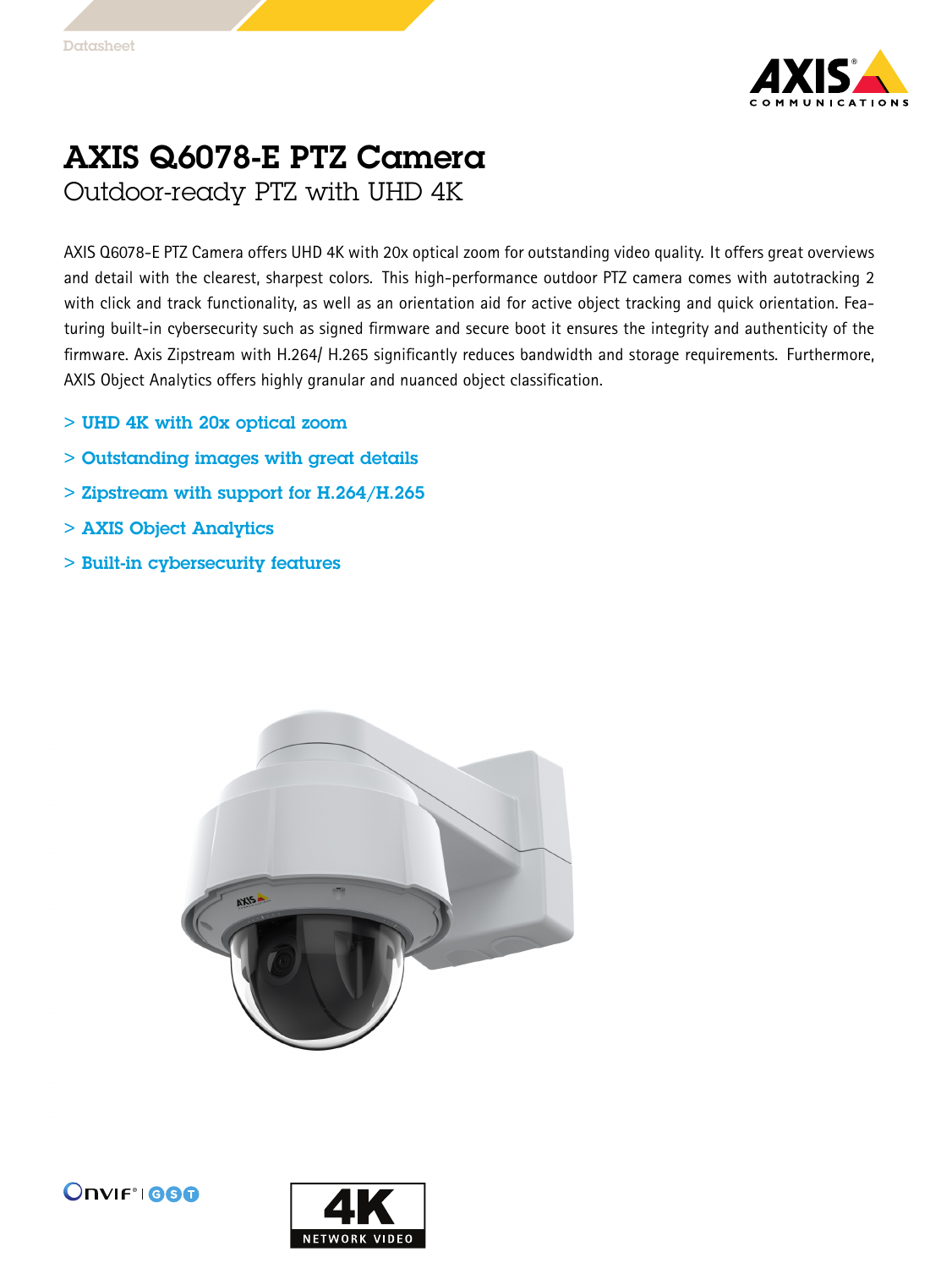## AXIS Q6078-E PTZ Camera

| Camera                                  |                                                                                                                                                                                                                                                                                                                                                                                                                                                                                                                  |  |
|-----------------------------------------|------------------------------------------------------------------------------------------------------------------------------------------------------------------------------------------------------------------------------------------------------------------------------------------------------------------------------------------------------------------------------------------------------------------------------------------------------------------------------------------------------------------|--|
| Models                                  | AXIS Q6078-E 50 Hz<br>AXIS Q6078-E 60 Hz                                                                                                                                                                                                                                                                                                                                                                                                                                                                         |  |
| lmage sensor                            | 1/2.5" progressive scan RGB CMOS                                                                                                                                                                                                                                                                                                                                                                                                                                                                                 |  |
| Lens                                    | 4.4-88.4 mm, F2.0-3.8<br>Horizontal field of view: 68.3°-4.2°<br>Vertical field of view: 42.1°-2.34°<br>Autofocus, P-iris control                                                                                                                                                                                                                                                                                                                                                                                |  |
| Day and night                           | Automatically removable infrared-cut filter                                                                                                                                                                                                                                                                                                                                                                                                                                                                      |  |
| Minimum<br>illumination                 | Color: 0.2 lux at 30 IRE, F2.0<br>B/W: 0.002 lux at 30 IRE, F2.0                                                                                                                                                                                                                                                                                                                                                                                                                                                 |  |
| <b>Shutter speed</b>                    | 1/10000 s to 1 s                                                                                                                                                                                                                                                                                                                                                                                                                                                                                                 |  |
| Pan/Tilt/Zoom                           | Pan: 360° endless, 0.05°-450°/s<br>Tilt: 220°, 0.05°-450°/s<br>Zoom: 20x optical, 12x digital, total 240x zoom<br>E-flip, 256 preset positions, tour recording (max 10, max<br>duration 16 minutes each), guard tour (max 100), control queue,<br>on-screen directional indicator, orientation aid PTZ, set new pan<br>0°, adjustable zoom speed, focus recall                                                                                                                                                   |  |
| System on chip (SoC)                    |                                                                                                                                                                                                                                                                                                                                                                                                                                                                                                                  |  |
| Model                                   | ARTPEC-7                                                                                                                                                                                                                                                                                                                                                                                                                                                                                                         |  |
| Memory                                  | 2 GB RAM, 512 MB Flash                                                                                                                                                                                                                                                                                                                                                                                                                                                                                           |  |
| Compute<br>capabilities                 | Machine learning processing unit (MLPU)                                                                                                                                                                                                                                                                                                                                                                                                                                                                          |  |
| Video                                   |                                                                                                                                                                                                                                                                                                                                                                                                                                                                                                                  |  |
| Video<br>compression                    | H.264 (MPEG-4 Part 10/AVC) Baseline, Main and High Profiles<br>H.265 (MPEG-H Part 2/HEVC) Main Profile<br>Motion JPEG                                                                                                                                                                                                                                                                                                                                                                                            |  |
| <b>Resolution</b>                       | 3840x2160 4K 2160p to 320x180                                                                                                                                                                                                                                                                                                                                                                                                                                                                                    |  |
| Frame rate                              | Up to 25/30 fps (50/60 Hz) in 4K<br>Up to 50/60 fps (50/60 Hz) in all other resolutions                                                                                                                                                                                                                                                                                                                                                                                                                          |  |
| Video streaming                         | Multiple, individually configurable streams in H.264, H.265 and<br>Motion JPEG<br>Axis Zipstream technology in H.264 and H.265<br>Controllable frame rate and bandwidth<br>VBR/ABR/MBR H.264/H.265                                                                                                                                                                                                                                                                                                               |  |
| lmage settings                          | Manual shutter time, compression, color, brightness, sharpness,<br>WDR - dynamic contrast, white balance, exposure control,<br>exposure zones, fine tuning of behavior at low light, rotation: 0°,<br>180°, text and image overlay, polygon privacy masks, electronic<br>image stabilization (EIS), freeze on PTZ, defog, backlight<br>compensation, scene profiles                                                                                                                                              |  |
| <b>Network</b>                          |                                                                                                                                                                                                                                                                                                                                                                                                                                                                                                                  |  |
| Security                                | Password protection, IP address filtering, HTTPS <sup>a</sup> encryption,<br>IEEE 802.1x (EAP-TLS) <sup>a</sup> network access control, digest<br>authentication, user access log, centralized certificate<br>management, brute force delay protection, signed firmware,<br>secure boot, protection of cryptographic keys with FIPS 140-2<br>certified TPM 2.0 module, Axis Edge Vault with Axis device ID                                                                                                       |  |
| Supported<br>protocols                  | IPv4, IPv6 USGv6, HTTP, HTTP/2, HTTPS <sup>a</sup> , SSL/TLS <sup>a</sup> , QoS Layer<br>3 DiffServ, FTP, SFTP, CIFS/SMB, SMTP, Bonjour, UPnP®, SNMP<br>v1/v2c/v3 (MIB-II), DNS, DynDNS, NTP, RTSP, RTP, SRTP, TCP, UDP,<br>IGMPv1/v2/v3, RTCP, ICMP, DHCPv4/v6, ARP, SOCKS, SSH, NTCIP,<br>LLDP, MQTT v3.1.1, Syslog                                                                                                                                                                                            |  |
| <b>System integration</b>               |                                                                                                                                                                                                                                                                                                                                                                                                                                                                                                                  |  |
| Application<br>Programming<br>Interface | Open API for software integration, including VAPIX <sup>®</sup> and<br>AXIS Camera Application Platform; specifications at axis.com<br>One-Click Cloud Connection<br>ONVIF <sup>®</sup> Profile G, ONVIF® Profile S and ONVIF® Profile T,<br>specification at onvif.org                                                                                                                                                                                                                                          |  |
|                                         | Event conditions Device status: above operating temperature, above or below<br>operating temperature, below operating temperature, fan failure,<br>IP address removed, network lost, new IP address, shock detected,<br>storage failure, system ready, within operating temperature<br>Edge storage: recording ongoing, storage disruption<br>I/O: manual trigger, virtual input<br>PTZ: PTZ malfunctioning, PTZ movement, PTZ preset position<br>reached, PTZ ready<br>Scheduled and recurring: scheduled event |  |

| <b>Event actions</b><br>Day/night mode, overlay text, video recording to edge storage,<br>pre- and post-alarm video buffering, send SNMP trap<br>PTZ: PTZ preset, start/stop quard tour<br>File upload via FTP, SFTP, HTTP, HTTPS network share and email<br>Notification via email, HTTP, HTTPS and TCP<br>Event data<br>Data streaming<br>Built-in<br>Pixel counter, leveling guide<br>installation aids<br>Analytics<br>Object classes: humans, vehicles<br>AXIS Object<br>Analytics<br>Trigger conditions: line crossing, object in area<br>Up to 10 scenarios<br>Metadata visualized with color-coded bounding boxes<br>Polygon include/exclude areas<br>Perspective configuration<br><b>ONVIF Motion Alarm event</b><br><b>Applications</b><br>Included<br><b>AXIS Object Analytics</b><br>AXIS Motion Guard, AXIS Fence Guard, AXIS Loitering Guard<br>AXIS Video Motion Detection, autotracking 2, active gatekeeper,<br>AXIS OSDI Zones, Orientation Aid PTZ<br>Support for AXIS Camera Application Platform enabling<br>installation of third-party applications, see <i>axis.com/acap</i><br>General<br>IP66-, IP67-, NEMA 4X- and IK10-rated<br>Casing<br>Metal casing (aluminum), polycarbonate (PC) clear dome,<br>sunshield (ASA)<br>PVC free<br>Sustainability<br>Axis High PoE 60 W SFP midspan: 100-240 V AC, max 66.1 W<br>Power<br>Camera consumption: typical 16 W, max 51 W<br><b>Connectors</b><br>RJ45 10BASE-T/100BASE-TX PoE, RJ45 Push-pull Connector<br>(IP66/IP67) included<br>Storage<br>Support for SD/SDHC/SDXC card<br>Support for SD card encryption (AES-XTS-Plain64 256bit)<br>Support for recording to network-attached storage (NAS)<br>For SD card and NAS recommendations see axis.com<br>Operating<br>With 30 W: -20 °C to 50 °C (-4 °F to 122 °F)<br>conditions<br>With 60 W: -50 °C to 50 °C (-58 °F to 122 °F)<br>Maximum temperature according to NEMA TS 2 (2.2.7): 74 °C<br>(165 °F)<br>Arctic Temperature Control: Start-up as low as -40 °C (-40 °F)<br>Humidity 10-100% RH (condensing)<br>-40 °C to 65 °C (-40 °F to 149 °F)<br>Storage<br>conditions<br><b>EMC</b><br>Approvals<br>EN 55032 Class A, EN 55035, EN 61000-3-2, EN 61000-3-3,<br>EN 61000-6-1, EN 61000-6-2, FCC Part 15 Subpart B Class A,<br>ICES-003 Class A, VCCI Class A, RCM AS/NZS CISPR 32 Class A,<br>KCC KN32 Class A, KN35<br>EN 50121-4, IEC 62236-4<br>Safety<br>IEC/EN/UL 60950-1<br>IEC/EN/UL 60950-22, IEC/EN/UL 62368-1<br>Environment<br>IEC/EN 60529 IP66/IP67, NEMA TS 2 (2.2.7-2.2.9),<br>IEC 62262 IK10, ISO 4892-2, EN 50121-4, IEC 62236-4,<br>IEC 60068-2-1, IEC 60068-2-2, IEC 60068-2-6, IEC 60068-2-14,<br>IEC 60068-2-27, IEC 60068-2-60, IEC 60068-2-78,<br>NEMA 250 Type 4X<br>Network<br>NIST SP500-267<br>Midspan: EN 60950-1, GS, UL, cUL, CE, FCC, VCCI, CB, KCC,<br>UL-AR<br>Weight<br>3.75 kg (8.3 lb)<br><b>Dimensions</b><br>Ø232 x 271 mm (Ø9 1/8 x 10.7 in)<br>Axis High PoE 60 W SFP midspan 1-port, RJ45 Push-pull<br>Included<br>Connector (IP66), Sunshield<br>accessories<br>Installation Guide, Windows decoder 1-user license | Video: live stream open |
|------------------------------------------------------------------------------------------------------------------------------------------------------------------------------------------------------------------------------------------------------------------------------------------------------------------------------------------------------------------------------------------------------------------------------------------------------------------------------------------------------------------------------------------------------------------------------------------------------------------------------------------------------------------------------------------------------------------------------------------------------------------------------------------------------------------------------------------------------------------------------------------------------------------------------------------------------------------------------------------------------------------------------------------------------------------------------------------------------------------------------------------------------------------------------------------------------------------------------------------------------------------------------------------------------------------------------------------------------------------------------------------------------------------------------------------------------------------------------------------------------------------------------------------------------------------------------------------------------------------------------------------------------------------------------------------------------------------------------------------------------------------------------------------------------------------------------------------------------------------------------------------------------------------------------------------------------------------------------------------------------------------------------------------------------------------------------------------------------------------------------------------------------------------------------------------------------------------------------------------------------------------------------------------------------------------------------------------------------------------------------------------------------------------------------------------------------------------------------------------------------------------------------------------------------------------------------------------------------------------------------------------------------------------------------------------------------------------------------------------------------------------------------------------------------------------------------------------------------------------------------------------------------------------------------------------------------------------------------------------------------------------------------------------------------------------------------------------------|-------------------------|
|                                                                                                                                                                                                                                                                                                                                                                                                                                                                                                                                                                                                                                                                                                                                                                                                                                                                                                                                                                                                                                                                                                                                                                                                                                                                                                                                                                                                                                                                                                                                                                                                                                                                                                                                                                                                                                                                                                                                                                                                                                                                                                                                                                                                                                                                                                                                                                                                                                                                                                                                                                                                                                                                                                                                                                                                                                                                                                                                                                                                                                                                                                |                         |
|                                                                                                                                                                                                                                                                                                                                                                                                                                                                                                                                                                                                                                                                                                                                                                                                                                                                                                                                                                                                                                                                                                                                                                                                                                                                                                                                                                                                                                                                                                                                                                                                                                                                                                                                                                                                                                                                                                                                                                                                                                                                                                                                                                                                                                                                                                                                                                                                                                                                                                                                                                                                                                                                                                                                                                                                                                                                                                                                                                                                                                                                                                |                         |
|                                                                                                                                                                                                                                                                                                                                                                                                                                                                                                                                                                                                                                                                                                                                                                                                                                                                                                                                                                                                                                                                                                                                                                                                                                                                                                                                                                                                                                                                                                                                                                                                                                                                                                                                                                                                                                                                                                                                                                                                                                                                                                                                                                                                                                                                                                                                                                                                                                                                                                                                                                                                                                                                                                                                                                                                                                                                                                                                                                                                                                                                                                |                         |
|                                                                                                                                                                                                                                                                                                                                                                                                                                                                                                                                                                                                                                                                                                                                                                                                                                                                                                                                                                                                                                                                                                                                                                                                                                                                                                                                                                                                                                                                                                                                                                                                                                                                                                                                                                                                                                                                                                                                                                                                                                                                                                                                                                                                                                                                                                                                                                                                                                                                                                                                                                                                                                                                                                                                                                                                                                                                                                                                                                                                                                                                                                |                         |
|                                                                                                                                                                                                                                                                                                                                                                                                                                                                                                                                                                                                                                                                                                                                                                                                                                                                                                                                                                                                                                                                                                                                                                                                                                                                                                                                                                                                                                                                                                                                                                                                                                                                                                                                                                                                                                                                                                                                                                                                                                                                                                                                                                                                                                                                                                                                                                                                                                                                                                                                                                                                                                                                                                                                                                                                                                                                                                                                                                                                                                                                                                |                         |
|                                                                                                                                                                                                                                                                                                                                                                                                                                                                                                                                                                                                                                                                                                                                                                                                                                                                                                                                                                                                                                                                                                                                                                                                                                                                                                                                                                                                                                                                                                                                                                                                                                                                                                                                                                                                                                                                                                                                                                                                                                                                                                                                                                                                                                                                                                                                                                                                                                                                                                                                                                                                                                                                                                                                                                                                                                                                                                                                                                                                                                                                                                |                         |
|                                                                                                                                                                                                                                                                                                                                                                                                                                                                                                                                                                                                                                                                                                                                                                                                                                                                                                                                                                                                                                                                                                                                                                                                                                                                                                                                                                                                                                                                                                                                                                                                                                                                                                                                                                                                                                                                                                                                                                                                                                                                                                                                                                                                                                                                                                                                                                                                                                                                                                                                                                                                                                                                                                                                                                                                                                                                                                                                                                                                                                                                                                |                         |
|                                                                                                                                                                                                                                                                                                                                                                                                                                                                                                                                                                                                                                                                                                                                                                                                                                                                                                                                                                                                                                                                                                                                                                                                                                                                                                                                                                                                                                                                                                                                                                                                                                                                                                                                                                                                                                                                                                                                                                                                                                                                                                                                                                                                                                                                                                                                                                                                                                                                                                                                                                                                                                                                                                                                                                                                                                                                                                                                                                                                                                                                                                |                         |
|                                                                                                                                                                                                                                                                                                                                                                                                                                                                                                                                                                                                                                                                                                                                                                                                                                                                                                                                                                                                                                                                                                                                                                                                                                                                                                                                                                                                                                                                                                                                                                                                                                                                                                                                                                                                                                                                                                                                                                                                                                                                                                                                                                                                                                                                                                                                                                                                                                                                                                                                                                                                                                                                                                                                                                                                                                                                                                                                                                                                                                                                                                |                         |
|                                                                                                                                                                                                                                                                                                                                                                                                                                                                                                                                                                                                                                                                                                                                                                                                                                                                                                                                                                                                                                                                                                                                                                                                                                                                                                                                                                                                                                                                                                                                                                                                                                                                                                                                                                                                                                                                                                                                                                                                                                                                                                                                                                                                                                                                                                                                                                                                                                                                                                                                                                                                                                                                                                                                                                                                                                                                                                                                                                                                                                                                                                |                         |
|                                                                                                                                                                                                                                                                                                                                                                                                                                                                                                                                                                                                                                                                                                                                                                                                                                                                                                                                                                                                                                                                                                                                                                                                                                                                                                                                                                                                                                                                                                                                                                                                                                                                                                                                                                                                                                                                                                                                                                                                                                                                                                                                                                                                                                                                                                                                                                                                                                                                                                                                                                                                                                                                                                                                                                                                                                                                                                                                                                                                                                                                                                |                         |
|                                                                                                                                                                                                                                                                                                                                                                                                                                                                                                                                                                                                                                                                                                                                                                                                                                                                                                                                                                                                                                                                                                                                                                                                                                                                                                                                                                                                                                                                                                                                                                                                                                                                                                                                                                                                                                                                                                                                                                                                                                                                                                                                                                                                                                                                                                                                                                                                                                                                                                                                                                                                                                                                                                                                                                                                                                                                                                                                                                                                                                                                                                |                         |
|                                                                                                                                                                                                                                                                                                                                                                                                                                                                                                                                                                                                                                                                                                                                                                                                                                                                                                                                                                                                                                                                                                                                                                                                                                                                                                                                                                                                                                                                                                                                                                                                                                                                                                                                                                                                                                                                                                                                                                                                                                                                                                                                                                                                                                                                                                                                                                                                                                                                                                                                                                                                                                                                                                                                                                                                                                                                                                                                                                                                                                                                                                |                         |
|                                                                                                                                                                                                                                                                                                                                                                                                                                                                                                                                                                                                                                                                                                                                                                                                                                                                                                                                                                                                                                                                                                                                                                                                                                                                                                                                                                                                                                                                                                                                                                                                                                                                                                                                                                                                                                                                                                                                                                                                                                                                                                                                                                                                                                                                                                                                                                                                                                                                                                                                                                                                                                                                                                                                                                                                                                                                                                                                                                                                                                                                                                |                         |
|                                                                                                                                                                                                                                                                                                                                                                                                                                                                                                                                                                                                                                                                                                                                                                                                                                                                                                                                                                                                                                                                                                                                                                                                                                                                                                                                                                                                                                                                                                                                                                                                                                                                                                                                                                                                                                                                                                                                                                                                                                                                                                                                                                                                                                                                                                                                                                                                                                                                                                                                                                                                                                                                                                                                                                                                                                                                                                                                                                                                                                                                                                |                         |
|                                                                                                                                                                                                                                                                                                                                                                                                                                                                                                                                                                                                                                                                                                                                                                                                                                                                                                                                                                                                                                                                                                                                                                                                                                                                                                                                                                                                                                                                                                                                                                                                                                                                                                                                                                                                                                                                                                                                                                                                                                                                                                                                                                                                                                                                                                                                                                                                                                                                                                                                                                                                                                                                                                                                                                                                                                                                                                                                                                                                                                                                                                |                         |
|                                                                                                                                                                                                                                                                                                                                                                                                                                                                                                                                                                                                                                                                                                                                                                                                                                                                                                                                                                                                                                                                                                                                                                                                                                                                                                                                                                                                                                                                                                                                                                                                                                                                                                                                                                                                                                                                                                                                                                                                                                                                                                                                                                                                                                                                                                                                                                                                                                                                                                                                                                                                                                                                                                                                                                                                                                                                                                                                                                                                                                                                                                |                         |
|                                                                                                                                                                                                                                                                                                                                                                                                                                                                                                                                                                                                                                                                                                                                                                                                                                                                                                                                                                                                                                                                                                                                                                                                                                                                                                                                                                                                                                                                                                                                                                                                                                                                                                                                                                                                                                                                                                                                                                                                                                                                                                                                                                                                                                                                                                                                                                                                                                                                                                                                                                                                                                                                                                                                                                                                                                                                                                                                                                                                                                                                                                |                         |
|                                                                                                                                                                                                                                                                                                                                                                                                                                                                                                                                                                                                                                                                                                                                                                                                                                                                                                                                                                                                                                                                                                                                                                                                                                                                                                                                                                                                                                                                                                                                                                                                                                                                                                                                                                                                                                                                                                                                                                                                                                                                                                                                                                                                                                                                                                                                                                                                                                                                                                                                                                                                                                                                                                                                                                                                                                                                                                                                                                                                                                                                                                |                         |